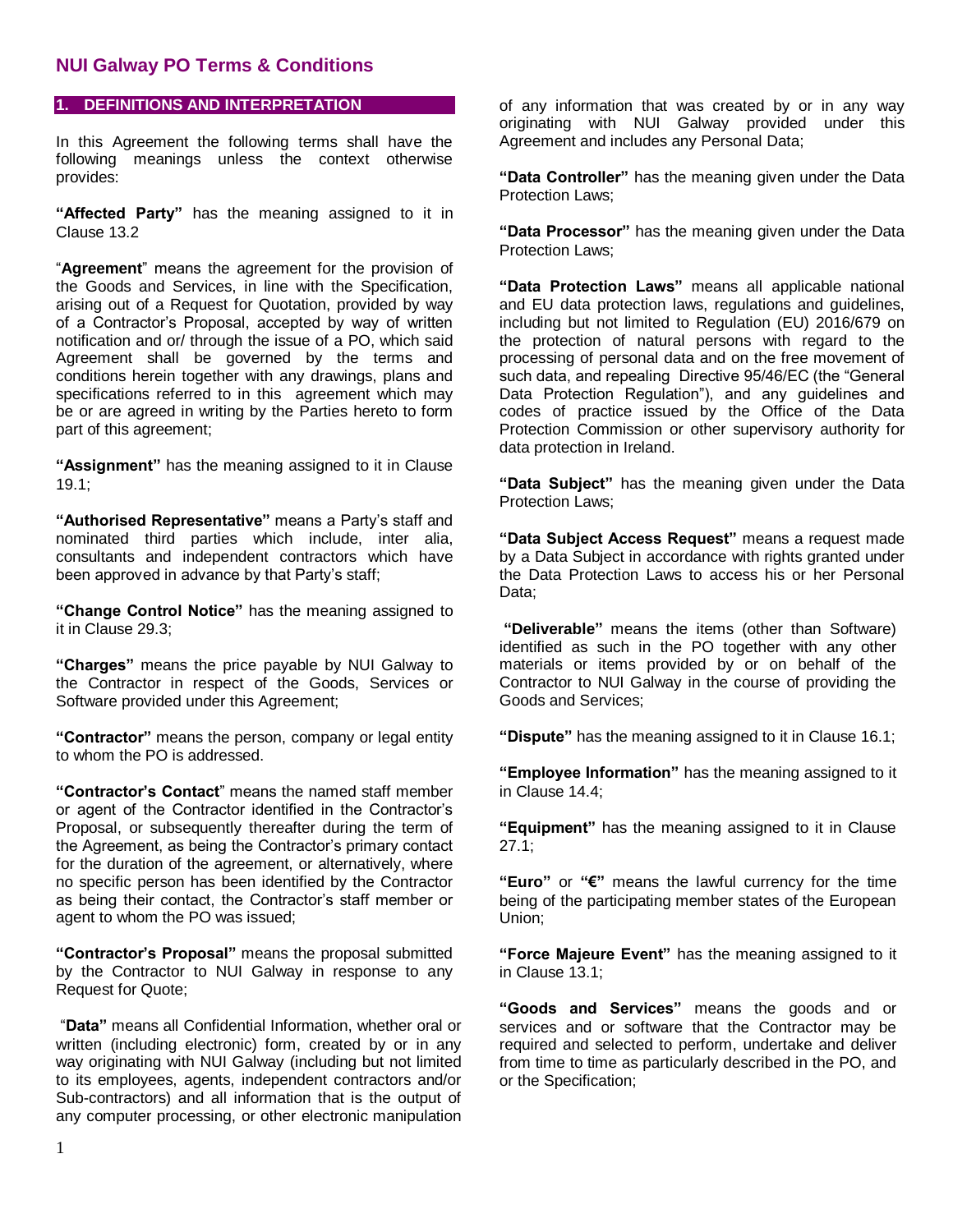**"Impact Assessment"** has the meaning assigned to it in Clause 29.3;

**"Incoterms"** means the version of the international rules for the interpretation of trade terms of the International Chamber of Commerce as specified in the PO or if not so stated then the version which is in force at the date when the Contract is made or as stated in the Request for Quotation. Unless the context otherwise requires, any term or expression which is defined in or given a particular meaning by the provisions of Incoterms shall have the same meaning in this Contract, but if there is any conflict between the provisions of Incoterms and the Contract the latter shall prevail.

**"Intellectual Property Rights"** has the meaning assigned to it in Clause 10;

**"Key Personnel"** has the meaning assigned to it in Clause 30.1;

**"Purchase Order (PO)"** means a PO by which NUI Galway directs the Contractor to provide the Goods and Services which shall contain a - description of the relevant Goods and Services, and the Charges for same; and may further outline the agreed timing or schedule for provision of the Goods and Services, details of the Key Personnel for delivery of the Goods and Services and such other terms and conditions that the parties may have agreed in respect of the relevant Goods and Services;

**"NUI Galway's Contact"** means the person identified in the RFQ, or subsequently during the term of the Agreement, as being NUI Galway's primary contact for the purpose of the Agreement, or alternatively, the person that issued to PO on behalf of NUI Galway where no other person has been identified as the primary contact in respect of this Agreement.

**"Personal Data"** has the meaning given under Data Protection Laws;

**"Processing"** has the meaning given under the Data Protection Laws;

**"Regulations"** means the European Union (Award of Public Authority Contracts) Regulations 2016 (Statutory Instrument 284 of 2016)

**"Replacement Personnel"** has the meaning assigned to it in Clause 30.1;

**"Request for Quotation (RFQ)"** means an invitation by NUI Galway the Contractor to submit a proposal for delivering the Goods and Services.

**"Specification"** means the written specification for the Goods, Services or Software that is supplied by NUI Galway in the RFQ to the Contractor and/or proposed by the Contractor in the Contractor's Proposal and agreed by NUI Galway.

#### **2. APPLICATION OF TERMS & CONDITIONS**

- 2.1 Unless the context requires otherwise, words in the singular may include the plural and vice versa.
- 2.2 References to any statute, enactment, order, regulation or other similar instrument shall be construed as a reference to the statute, enactment, order, regulation or instrument as amended by any subsequent enactment, modification, order, regulation or instrument as subsequently amended or re-enacted.
- 2.3 To the extent that any specific term or condition in the PO is inconsistent or conflicts with any term or condition of this Agreement, the relevant term or condition of the PO shall prevail.
- 2.4 The PO constitutes an offer by NUI Galway to purchase the Goods and Services specified therein in accordance with these Terms and Conditions. The PO and these Terms and Conditions shall be deemed to be accepted by the Contractor on the earlier of: (a) the Contractor accepting the PO; or (b) the Contractor doing any action consistent with fulfilling the PO, at which point the Agreement shall come into existence.
- 2.5 These Terms and Conditions and other information appearing on the PO shall apply to the purchase by NUI Galway from the Contractor of all Goods, Services or Software set out on the PO to the exclusion of all/any other terms and conditions contained or referred to in any acknowledgement or acceptance of PO, specification, letter, invoice or other communication sent by the Contractor to NUI Galway. However, where the Terms and Conditions in any separately negotiated and signed written contract entered into by the parties in respect of the Goods, Services or Software identified in the PO are inconsistent or conflict with any term or condition of this Agreement, then the relevant term or condition of the said signed written contract shall prevail.

#### **3 CONTRACTOR'S OBLIGATIONS**

3.1 The Contractor undertakes to act with due care, skill and diligence in the supply of the Goods and Services and generally in the carrying out of its obligations under this Agreement and in the appointment, monitoring and retention of its staff and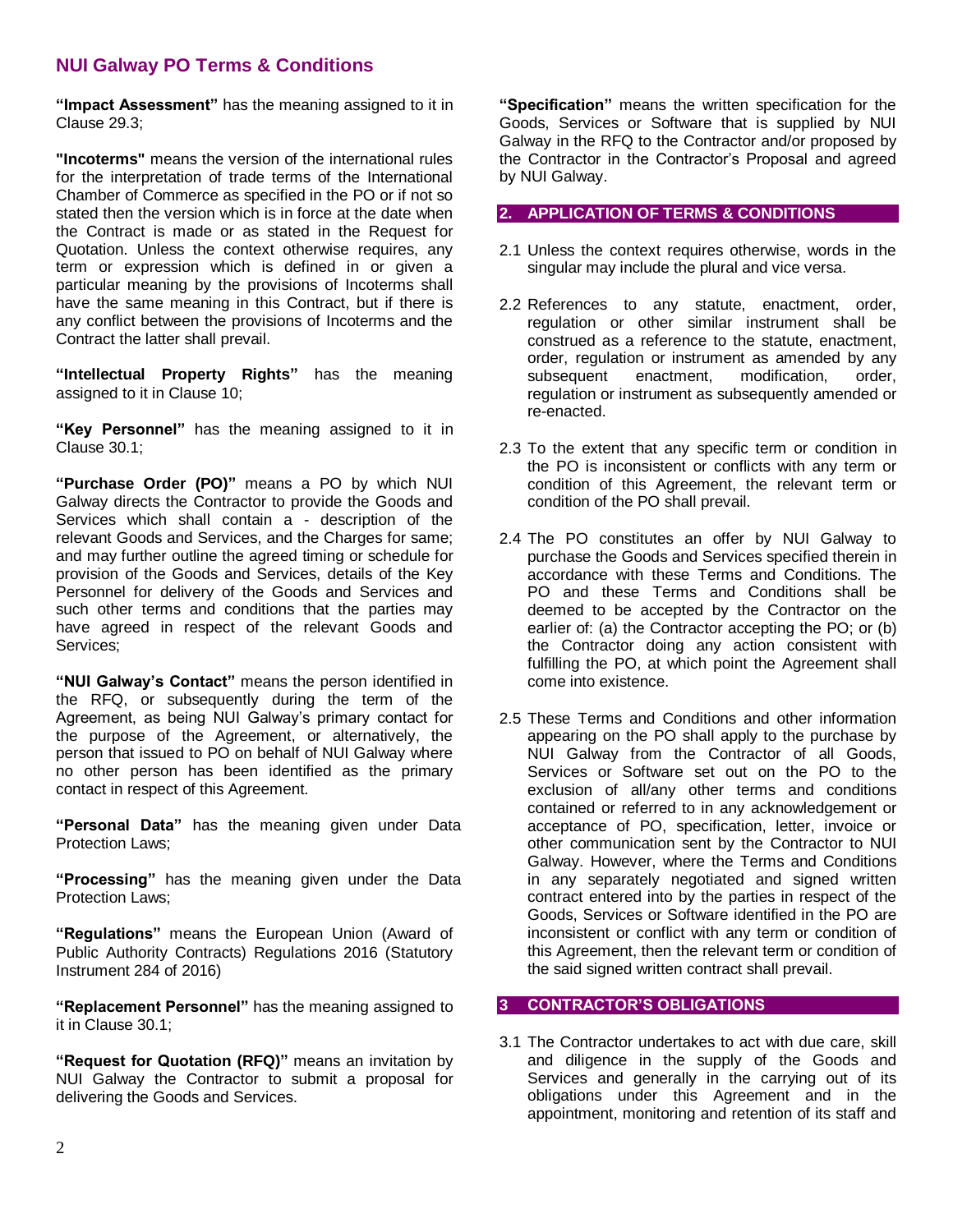Subcontractors. The Contractor shall require its agents and Subcontractors to exercise due care, skill and diligence in the supply of the Goods and Services and generally in the carrying out of obligations allocated by the Contractor to its agents and Subcontractors under this Agreement.

- 3.2 In consideration of the payment of the Charges and subject to clause 7 (Payment) the Contractor shall: (a) supply the Goods and Services in accordance with the Specification, the PO, NUI Galway's directions and the terms of this Agreement; (b) comply with and implement any policies, guidelines and/or any project governance protocols issued by NUI Galway from time to time and notified to the Contractor in writing; (c) comply with all local security and health and safety arrangements as notified to it by NUI Galway; and (d) supply the Goods and Services in accordance with good industry practice and comply with all applicable laws including but not limited to all obligations in the field of environmental, social and labour law that apply at the place where the Goods and Services are provided, that have been established by EU law, national law, collective agreements and by international, environmental, social and labour law listed in Schedule 7 of the European Union (Award of Public Authority Contracts) Regulations 2016 (Statutory Instrument 284 of 2016) (the "Regulations") . The Contractor shall be responsible for compliance with all statutory requirements of an employer and without prejudice to the generality of the foregoing shall be solely responsible in law for the employment, remuneration, taxes, immigration and work permits of all personnel retained for the purposes of complying with this Agreement.
- 3.3 The Contractor is deemed to be the prime contractor under this Agreement and the Contractor assumes full responsibility for the discharge of all obligations under this Agreement and shall assume all the duties, responsibilities and obligations associated with the position of prime contractor. The Contractor as prime contractor under the Agreement hereby assumes liability for its Subcontractors and shall ensure that its Subcontractors shall comply in all respects with the relevant terms of this Agreement, including but not limited to clause 3.2(d) above, to the extent that it or they are retained by the Contractor. Subject to clause 19 (Assignment and Subcontract), the Contractor shall notify NUI Galway as soon as possible of any changes to the name, contact details and legal representatives of its Subcontractors.
- 3.4 Without prejudice to clause 3.2(c), where NUI Galway becomes aware that any of the exclusion grounds set out in Regulation 57 of the Regulations apply to any Subcontractor, NUI Galway reserves the

right to require the Contractor to immediately replace such Subcontractor and the Contractor shall comply with such requirement. The Contractor shall include in every sub-contract a right for the Contractor to terminate the sub-contract where any of the exclusion grounds apply to the Subcontractor and a requirement that the Subcontractor, in turn, includes a provision having the same effect in any subcontract which it awards.

- 3.5 During this Agreement the Contractor shall be an independent contractor and not the employee of NUI Galway. Neither Party shall have any authority to bind or commit the other. Nothing herein shall be deemed or construed to create a joint venture, partnership, and/or fiduciary or other relationship between the Parties for any purpose. The officers, employees or agents of the Contractor are not and shall not hold themselves out to be (and shall not be held out by the Contractor as being) servants or agents of NUI Galway for any purposes whatsoever.
- 3.6 NUI Galway acknowledges that the Contractor may from time to time be dependent on NUI Galway to facilitate the Contractor in the carrying out of its duties under this Agreement. NUI Galway agrees to use its reasonable endeavours to so facilitate the Contractor within the timescales and in the manner agreed by it in writing in accordance with clause 15 (Contract Management).
- 3.7 NUI Galway shall comply with all applicable obligations arising pursuant to the European Communities (Protection of Employees' Rights on Transfer of Undertakings) Regulations 2003 (S.I. No. 131 of 2003) and Council Directive 2001/23/EC (together the "TUPE Regulations") and failure to so comply shall constitute a serious breach of this Agreement. The Contractor shall indemnify, save harmless and keep NUI Galway indemnified from and against any claim arising or loss or costs incurred as a result of its failure or incapacity to fulfil its obligation under the said TUPE Regulations.

#### **4 PROVISION OF GOODS & SERVICES**

- 4.1 The Contractor shall deliver the Goods and Services at the time(s), to the location(s) and on the date(s) specified in the PO or otherwise agreed in writing between the Parties.
- 4.2 Unless otherwise stated in the Specification: (a) Where Goods are delivered by the Contractor, the point of delivery shall be when the Goods are removed from the transporting vehicle at the address on the PO or otherwise agreed in writing between the Parties. Where the Goods are collected by NUI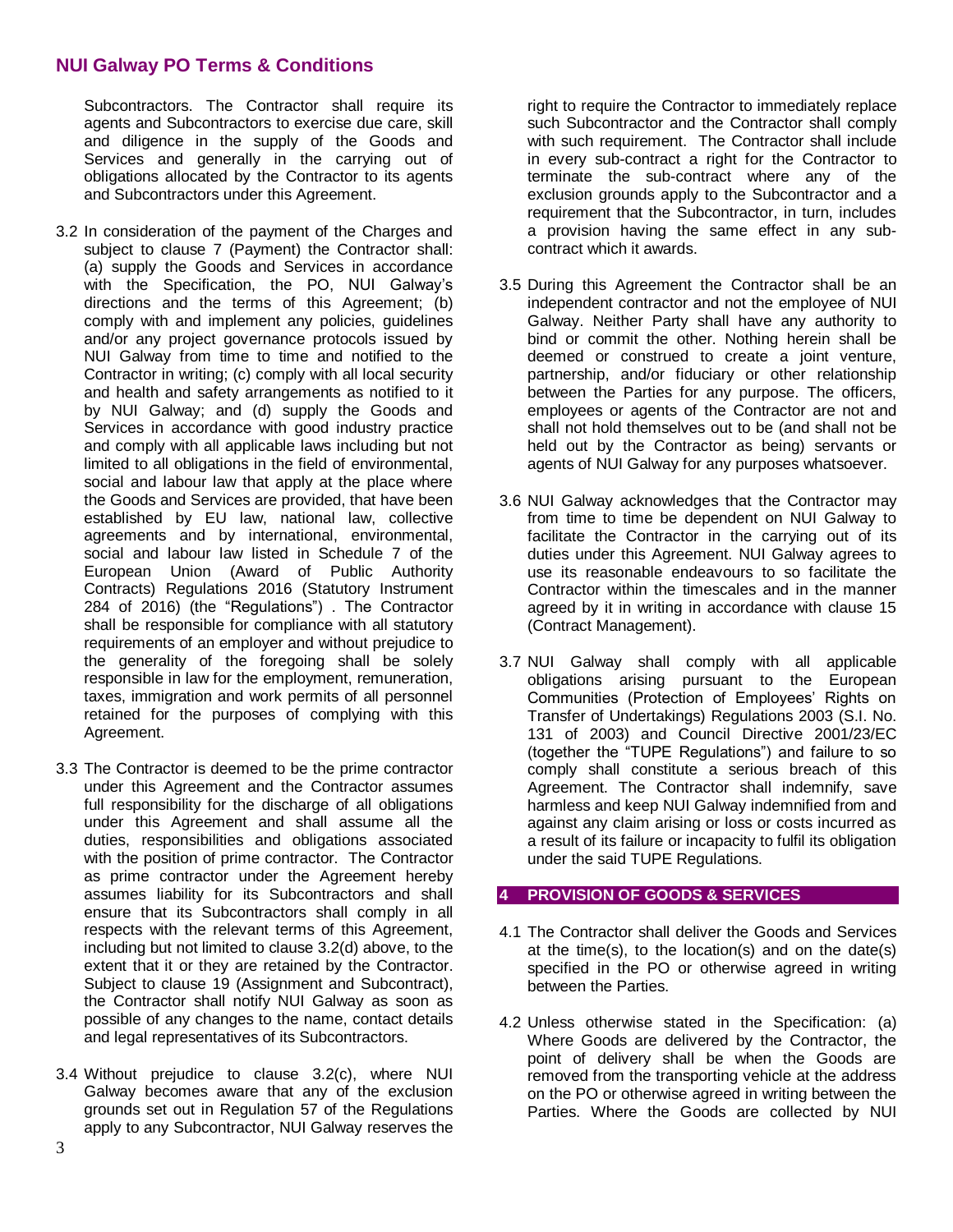Galway, the point of delivery shall be when the Goods are loaded on NUI Galway's vehicle. (b) Delivery shall include the unloading, stacking or installation of the Goods by the Contractor's staff, agents or carriers at such place as NUI Galway or a duly authorised person shall reasonably direct. (c) The Goods shall be packed and marked in a proper manner and in accordance with NUI Galway's instructions and any statutory requirements and any requirements of the carriers and manufacturers. In particular the Goods shall be marked with the contract number (or other reference number if appropriate) and the net, gross and tare weights. The name of the contents shall be clearly marked on each container and all containers of hazardous Goods (and all documents relating thereto) shall bear prominent and adequate warnings. (d) Unless expressly agreed to the contrary, NUI Galway shall not be obliged to accept delivery by instalments. If, however, NUI Galway does specify or agree to delivery by instalments, delivery of any instalment later than the date specified or agreed for its delivery shall, without prejudice to other rights or remedies of NUI Galway, entitle NUI Galway to terminate the whole of any unfulfilled part of the Agreement without further liability to NUI Galway. (e) NUI Galway shall be under no obligation to accept or pay for any Goods delivered in excess of the quantity ordered. The risk in any over-delivered Goods shall remain with the Contractor. (f) NUI Galway shall be under no obligation to accept or pay for any Goods supplied earlier than the date for delivery stated in the Specification.

4.3 Any Contractor pre-printed terms and conditions produced, signed or stamped by either Party and for whatever purpose prior to or during the term of this Agreement are hereby disallowed.

## **5 INSPECTION OF GOODS AND SERVICES**

5.1 NUI Galway or its authorised representative may inspect (to include a call for advance samples) or test the Goods and Services either completed or in the process of manufacture, during normal business hours on reasonable notice at the Contractor's premises (including the premises of any subcontractor or agent) and the Contractor shall provide all reasonable assistance in relation to any such inspection or test free of charge. A failure to make a complaint at the time of any such inspection or test and / or the approval given during or after such inspection or test shall not constitute a waiver by NUI Galway of any rights or remedies in respect of the Goods and Services and NUI Galway reserves the right to reject the Goods and Services in accordance with clause 5.2.

- 5.2 NUI Galway may by written notice to the Contractor reject any of the Goods and Services which fail to conform to the approved sample or fail to meet the Specification. Such notice shall be given within a reasonable time after delivery to NUI Galway of such Goods and Services. If NUI Galway rejects any of the Goods and Services pursuant to this clause NUI Galway may (without prejudice to other rights and remedies) either: (a) treat the Agreement as discharged by the Contractor's breach and obtain a refund (if payment for the Goods and Services has already been made) from the Contractor in respect of the Goods and Services concerned together with payment of any additional expenditure reasonably incurred by NUI Galway in obtaining other Goods and Services in replacement provided that NUI Galway uses its reasonable endeavours to mitigate any additional expenditure in obtaining replacement Goods and Services; or (b) have such Goods and services promptly, and in any event within 14 calendar days, either repaired by the Contractor or replaced by the Contractor with Goods and Services which conform in all respects with the approved sample or with the Specification and due delivery shall not be deemed to have taken place until such repair or replacement has occurred.
- 5.3 Rejected Goods shall be removed by the Contractor from NUI Galway within 14 calendar days from the date of the notification to the Contractor of their rejection. In the event of failure by the Contractor to remove Goods within 28 calendar days of such notification, NUI Galway may dispose of such Goods as it sees fit and pending such removal, the Goods will remain with NUI Galway at the risk of the Contractor. Any costs incurred by NUI Galway relating to such disposal shall at the option of NUI Galway be borne by the Contractor.
- 5.4 For the avoidance of doubt, NUI Galway will be deemed to have accepted the Goods and Services if it expressly states the same in writing or fails to reject the Goods and Services in accordance with clause 5.2.
- 5.5 The issue by NUI Galway of a receipt note for the Goods and Services shall not constitute any acknowledgement of the condition, quantity or nature of those Goods and Services, or NUI Galway's acceptance of them.
- 5.6 The Contractor hereby guarantees the Goods for the warranty period specified in the Specification, or, as per the manufacturer's warranty period, whichever is the longest, commencing from the date of delivery, or the date of first installation and commissioning of the Goods where applicable (the "Guarantee Period") thus ensuring the Goods are guaranteed to be free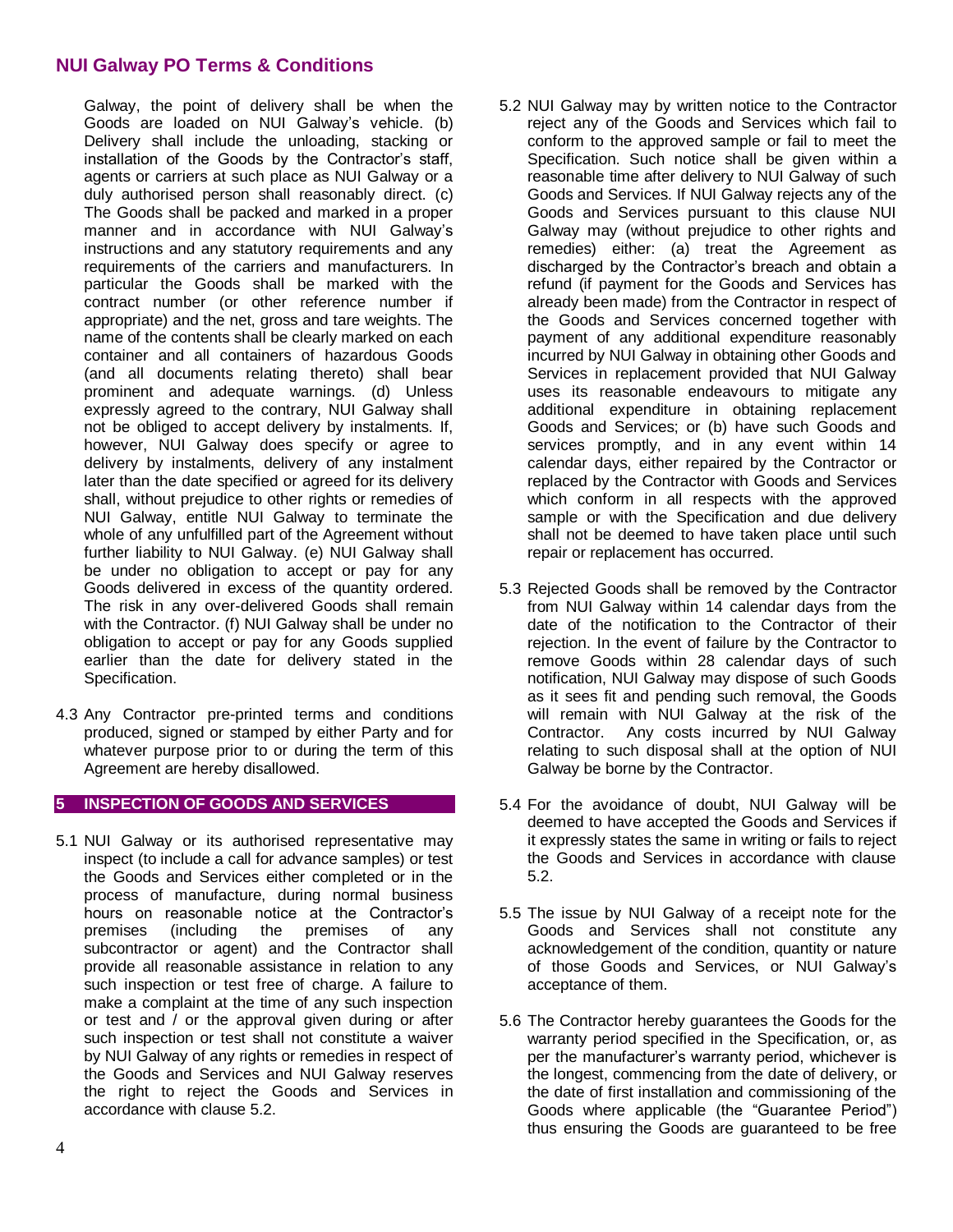from all defects, and, guaranteed against faulty or poor-quality materials and workmanship. NUI Galway shall within such Guarantee Period, or within 14 calendar days thereafter, give notice in writing to the Contractor of any defect in any of the Goods and Services as may have arisen during such Guarantee Period under proper and normal use. The Contractor shall (without prejudice to any other rights and remedies which NUI Galway may have) promptly remedy such defects (whether by repair or replacement as NUI Galway shall elect) free of charge, which replaced or repaired Goods shall also have the benefit of this clause for the Guarantee Period.

## **6 RISK AND TITLE**

- 6.1 The Goods and Services ordered under this Agreement shall be delivered to any location specified by NUI Galway, in Ireland, without limit to the number of locations, in the quantities and by the dates specified in the PO, unless otherwise stated in the Specification or agreed in writing. Any extension of the delivery time shall not constitute a general waiver or acquiescence on the part of NUI Galway. All such Goods and Services shall be delivered or provided free of encumbrances or retention of title clauses or similar provision. The Charges quoted shall be based on the understanding that the Goods are to be delivered carriage paid to the various locations as specified, along with the necessary delivery documentation. Pending such delivery, the Goods shall remain at the risk of the Contractor.
- 6.2 Title shall pass to NUI Galway on payment of the Goods.

## **7 PAYMENT**

- 7.1 Subject to the provisions of this clause 7, NUI Galway shall pay and discharge the Charges (plus any applicable VAT), in the manner specified in the PO. Invoicing arrangements shall be on such terms as directed by NUI Galway on the PO.
- 7.2 Discharge of the Charges is subject to: (a) Compliance by the Contractor with the provisions of this Agreement including but not limited to any milestones, compliance schedules and/or operational protocols in place pursuant to clause 15 (Contract Management); (b) The furnishing by the Contractor of a valid invoice and such supporting documentation as may be required by NUI Galway from time to time. Any Contractor pre-printed terms and conditions are hereby disallowed; (c) PDF Invoices being submitted to SupplierInvoices@nuigalway.ie (as set out in this Agreement). NUI Galway requires the seller to

generate a single invoice per Purchase Order. Invoicing will only occur once the complete order has been filled, invoicing will not be accepted for partshipments. Where part shipments take place, the invoice must be held until the Purchase Order is fulfilled i.e. all Goods and Services are delivered. An invoice must quote a valid NUI Galway Purchase Order number or otherwise will not be paid.

- 7.3 All and any queries relating to the invoice for the Goods and Services for any billing period (including whether or not Goods and Services have been accepted, rejected, satisfactorily repaired and/or reperformed as the case may be) must be raised by NUI Galway within 30 calendar days of receipt of invoice. In circumstances where no queries are raised within the said 30-day period the invoice shall be deemed accepted. Upon resolution of any queries on the invoice to the satisfaction of NUI Galway or upon such deemed acceptance the invoice shall be payable by NUI Galway. Payment is subject to any rights reserved by NUI Galway under any other provision of this Agreement; and (d) NUI Galway being in possession of the Contractor's current Tax Clearance Certificate. The Contractor shall comply with all applicable EU and domestic taxation law and requirements.
- 7.4 The European Communities (Late Payment in Commercial Transactions) Regulations, 2012 shall apply to all payments. Incorrect invoices will be returned for correction with consequential effects on the due date of payment.
- 7.5 Wherever under this Agreement any sum of money is recoverable from or payable by the Contractor (including any sum which the Contractor is liable to pay to NUI Galway in respect of any breach of this Agreement), the Parties may agree to deduct that sum from any sum then due, or which at any later time may become due to the Contractor under the Agreement or under any other agreement or contract with NUI Galway. Any overpayment by either Party, whether of the Charges or of VAT or otherwise, shall be a sum of money recoverable by the Party who made the overpayment from the Party in receipt of the overpayment.
- 7.6 Unless otherwise clearly agreed in writing by both parties the Charges must be in accordance with Incoterms.
- 7.7 Unless otherwise stated in the applicable Incoterms, the Charges shall include any and all costs, expenses, taxes and duties incurred by the Contractor, its employees, servants and agents in the performance of its obligations under this Agreement.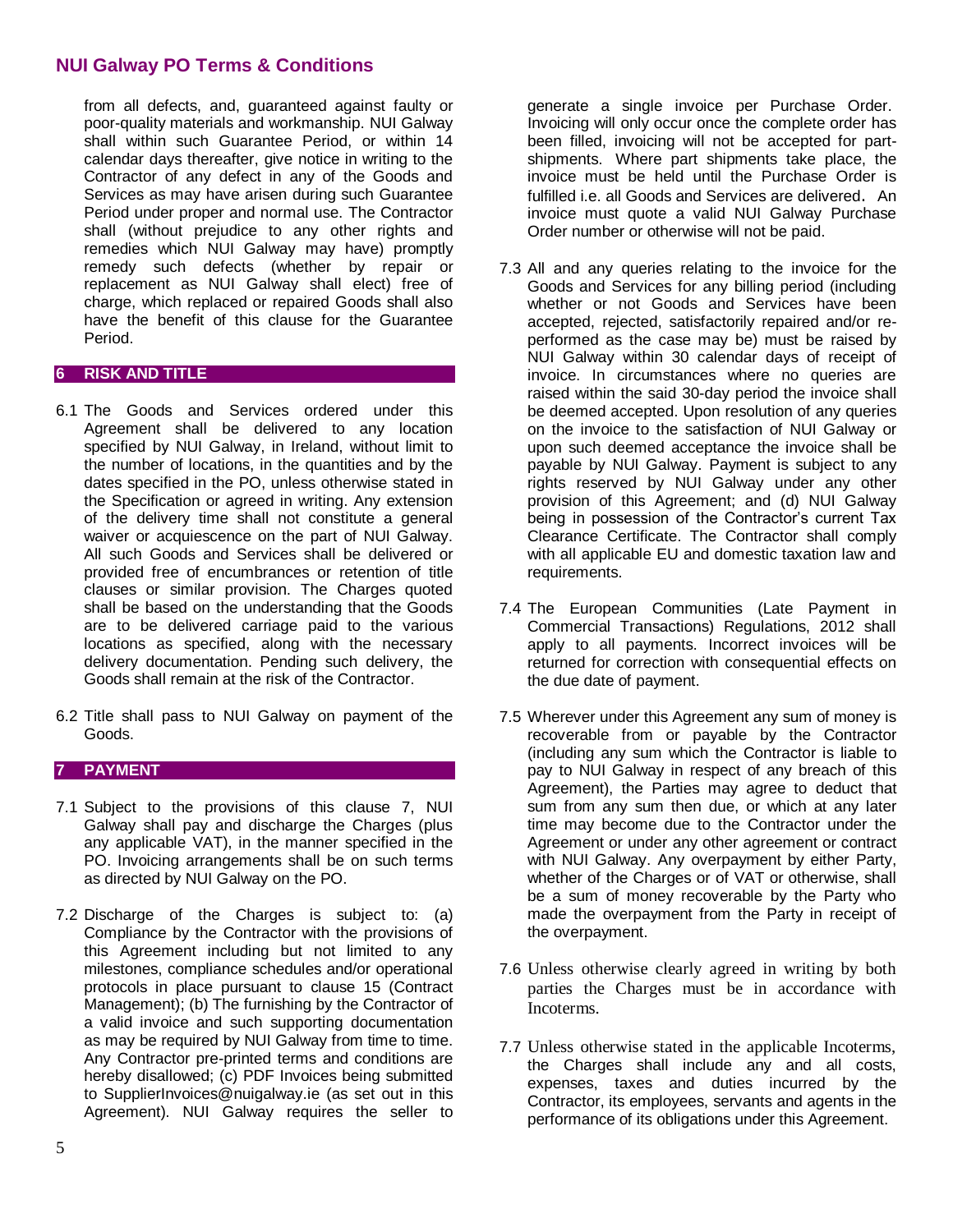- 7.8 Unless otherwise stated or agreed, the Charges for Goods and Services from outside the European Union will be on an Incoterms 2020 'Delivered at Place' basis. Unless otherwise stated or agreed, the Charges for Goods and Services from inside the European Union will be on an Incoterms 2020 'Delivered Duty Paid' basis.
- 7.9 The Charges shall be discharged as provided for in this clause subject to the retention by NUI Galway in accordance with section 523 of the Taxes Consolidation Act, 1997 of any Professional Services Withholding Tax payable to the Contractor. Any and all taxes applicable to the supply of the Goods and Services will be the sole responsibility of the Contractor and the Contractor so acknowledges and confirms.

### **8 WARRANTIES, REPRESENTATIONS & UNDERTAKINGS**

- 8.1 The Contractor acknowledges, warrants, represents and undertakes that: (a) it has the authority and right under law to enter into, and to carry out its obligations and responsibilities under this Agreement and to supply the Goods and Services hereunder; (b) it is entering into this Agreement with a full understanding of its material terms and risks and is capable of assuming those risks; (c) it is entering into this Agreement with a full understanding of its obligations with regard to taxation, employment, social and environmental protection and is capable of assuming and fulfilling those obligations; (d) it has acquainted itself with and shall comply with all legal requirements or such other laws, recommendations, guidance or practices as may affect the supply of the Goods and Services (to include manufacture and distribution process) as they apply to the Contractor; (e) it has taken all and any action necessary to ensure that it has the power to execute and enter into this Agreement; (f) Where applicable as determined by NUI Galway, it has inspected NUI Galway's premises, lands and facilities before submitting its Contractor's Proposal and has made appropriate enquiries so as to be satisfied in relation to all matters connected with the performance of its obligations under this Agreement; (g) The Contractor confirms that none of the excluding circumstances listed in Clause 57 of S.I. No. 284/2016 - European Union (Award of Public Authority Contracts) apply to the Contractor, and shall not apply throughout the duration of this Agreement; and (h) NUI Galway shall be under no obligation to purchase any minimum number or value of Goods and Services.
- 8.2 Where the Agreement relates to the supply and/or delivery of Goods, the Contractor shall be and undertakes to be responsible for and to take due

precautions for the safe custody of any Goods on its premises which are the property of NUI Galway and shall insure the same against any form of loss or damage and the Contractor so acknowledges and confirms.

- 8.3 Where the Contract relates to the supply and/or delivery of Goods, the Contractor confirms and undertakes that the Goods supplied will, at the time of delivery (and for the Guarantee Period), correspond to the description given by the Contractor in accordance with the Specification (to include any samples furnished thereunder) and the PO and that the manufacture, distribution and processes employed will comply in all material respects with the Specification and PO. None of the provisions of the Sale of Goods and Supply of Services Acts 1893 and 1980 shall be excluded or limited under this Agreement.
- 8.4 The Contractor undertakes to ensure that all and any necessary consents and/or licences are obtained and in place for the purposes of this Agreement. The Contractor hereby indemnifies NUI Galway and shall keep and hold NUI Galway harmless from and in respect of all and any losses (whether direct, indirect or consequential), liability, damages, claims, costs or expenses which arise by reason of any breach of third party intellectual property rights in so far as any such rights are used for the purposes of this Agreement.
- 8.5 The Contractor undertakes to notify NUI Galway forthwith of any material change to the status of the Contractor with regard to the warranties, acknowledgements, representations and undertakings as set out at clause 8.1 and to comply with all reasonable directions of NUI Galway with regard thereto which may include termination of this Agreement.

## **9 REMEDIES**

9.1 The Contractor shall be liable for and shall indemnify NUI Galway for and in respect of all and any losses, claims, demands, damages or expenses which NUI Galway may suffer due to and arising directly as a result of the negligence, act or omission, breach of contract, breach of duty, insolvency, recklessness, bad faith, wilful default or fraud of the Contractor, its employees, Subcontractors or agents or any of them or as a result of the Contractor's failure to exercise skill, care and diligence as outlined in clause 3. The terms of this clause 9.1 shall survive termination of this Agreement for any reason.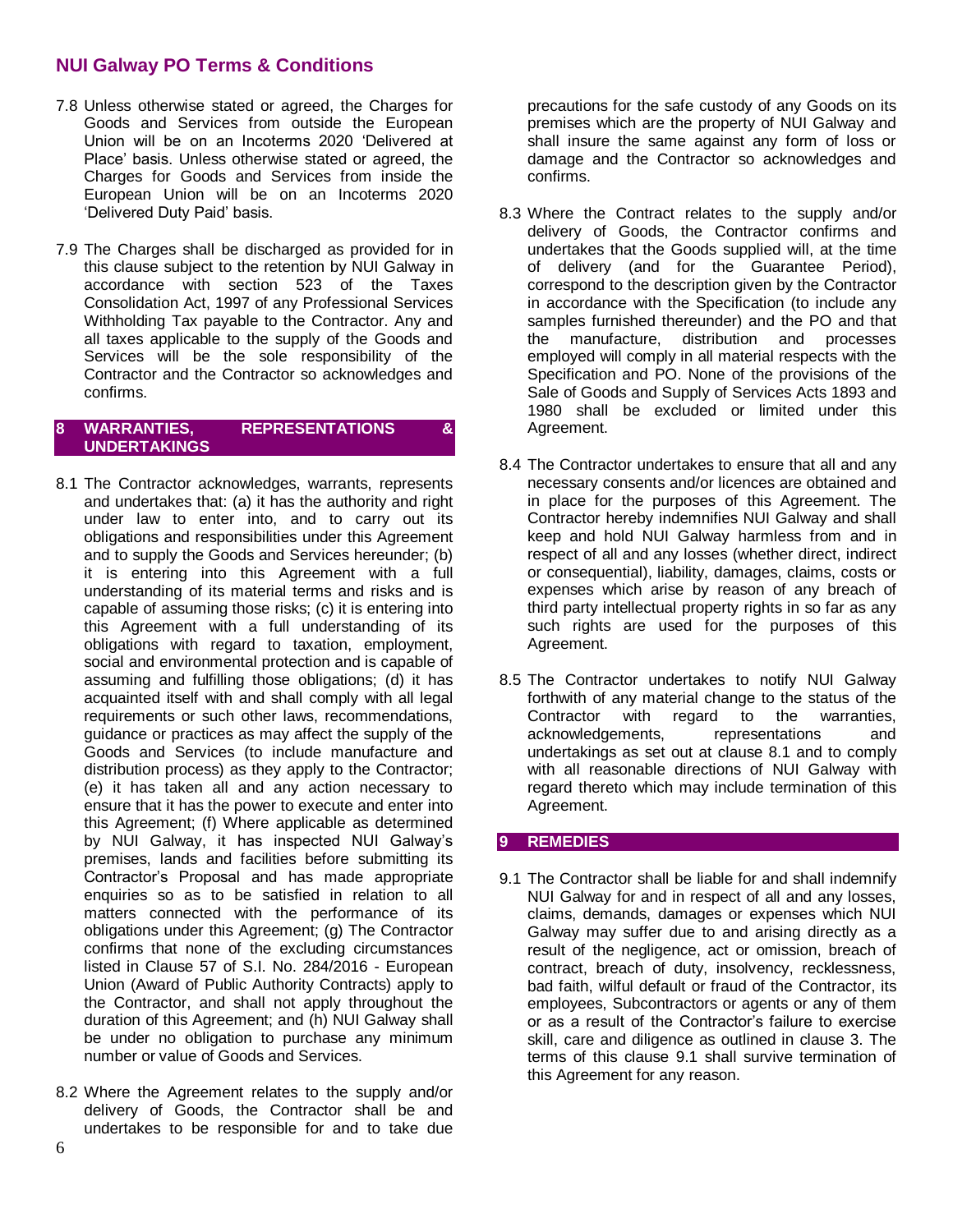- 9.2 Save in respect of fraud (including fraudulent misrepresentation), personal injury or death or in respect of the Contractor's indemnity under clause 8.4, neither Party will be liable for any indirect losses (including loss of profit, loss of revenue, loss of goodwill, indirectly arising damages, costs and expenses) of any kind whatsoever and howsoever arising even if such Party has been advised of their possibility.
- 9.3 Should NUI Galway find itself obliged to order elsewhere in consequence of the failure of the Contractor to deliver the Goods and Services, NUI Galway shall be entitled to recover from the Contractor any excess prices which may be paid by NUI Galway.
- 9.4 Except as otherwise expressly provided by this Agreement, all remedies available to either Party for breach of this Agreement are cumulative and may be exercised concurrently or separately, and the exercise of any one remedy shall not be deemed an election of such remedy to the exclusion of other remedies.
- 9.5 Save in respect of fraud, gross negligence, personal injury or death or in respect of the Contractor's indemnity under clause 8.4 (for which no limit applies), the limit of the Contractor's aggregate liability to NUI Galway under this Agreement whatsoever and howsoever arising shall not under any circumstances exceed 100% of the Charges paid or projected to be paid (whichever is higher) under this agreement regardless of the number of claims.
- 9.6 If for any reason NUI Galway is dissatisfied with the performance of the Contractor, a sum may be withheld from any payment otherwise due ("the Retention Amount"). In such event NUI Galway shall identify the particular Goods and Services with which it is dissatisfied together with the reasons for such dissatisfaction. Payment of the Retention Amount will be made upon replacement and/or remedy of the effected Goods and Services as identified by NUI Galway or resolution of outstanding queries. NUI Galway shall hold the Retention Amount on behalf of the Contractor but without any obligation to invest. The terms of this clause 9.6 shall be without prejudice to and not be in substitution for any remedy of NUI Galway under this Agreement.
- 9.7 Time of delivery shall be of the essence and if the Contractor fails to deliver the Goods and Services within the time period promised or specified in the Specification, NUI Galway may by notice in writing to the Contractor's Contact release itself from any obligation to accept and pay for the Goods and Services and / or terminate this Agreement in either

case without prejudice to any other rights and remedies of NUI Galway.

## **10 INTELLECTUAL PROPERTY**

- 10.1 Intellectual Property Rights ("IPR") means all patents and patent rights, trademarks and trademark rights, trade names and trade name rights, service marks and service mark rights, service names and service name rights, brand names, copyrights and copyright rights, trade dress, business and product names, logos, slogans, trade secrets, industrial models, utility models, design models, designs, rights in confidential information, know-how, rights in the nature of unfair competition rights and rights to sue for passing off, and all pending applications for and registrations of patents, trademarks, service marks, and copyrights together with all connected and similar or analogous rights in any country or jurisdiction for the full term thereof.
- 10.2 Pre-existing IPR means all IPR existing prior to the date of this Agreement and all IPR in any materials, acquired or developed by or for the Contractor or NUI Galway independently of this Agreement, and any IPR in the Contractor's standard hardware and software products or modifications or updates to such products.
- 10.3 All IPR title and interest in all reports, data manuals and/or other materials (other than software) (including without limitation all and any audio or audio visual recordings, transcripts, books, papers, records, notes, illustrations, photographs, diagrams) produced for the purposes of this Agreement (collectively "the Materials") (or any part or parts thereof) shall vest in NUI Galway and the Contractor so acknowledges and confirms. For the avoidance of doubt the Contractor hereby assigns all Intellectual Property Rights, title and interest in the Materials (including by way of present assignment of future copyright) to the extent that any such Intellectual Property Rights title or interest may be deemed by law to reside in it in the Materials to NUI Galway absolutely.
- 10.4 NUI Galway grants to the Contractor a royalty-free non-exclusive licence to use NUI Galway's Preexisting IPR for the Term to the extent necessary to enable the Contractor to fulfil its obligations under this Agreement. Save as expressly set out in this clause 10, all Pre-Existing IPR shall remain the sole property of the party who owned, acquired or developed such intellectual property.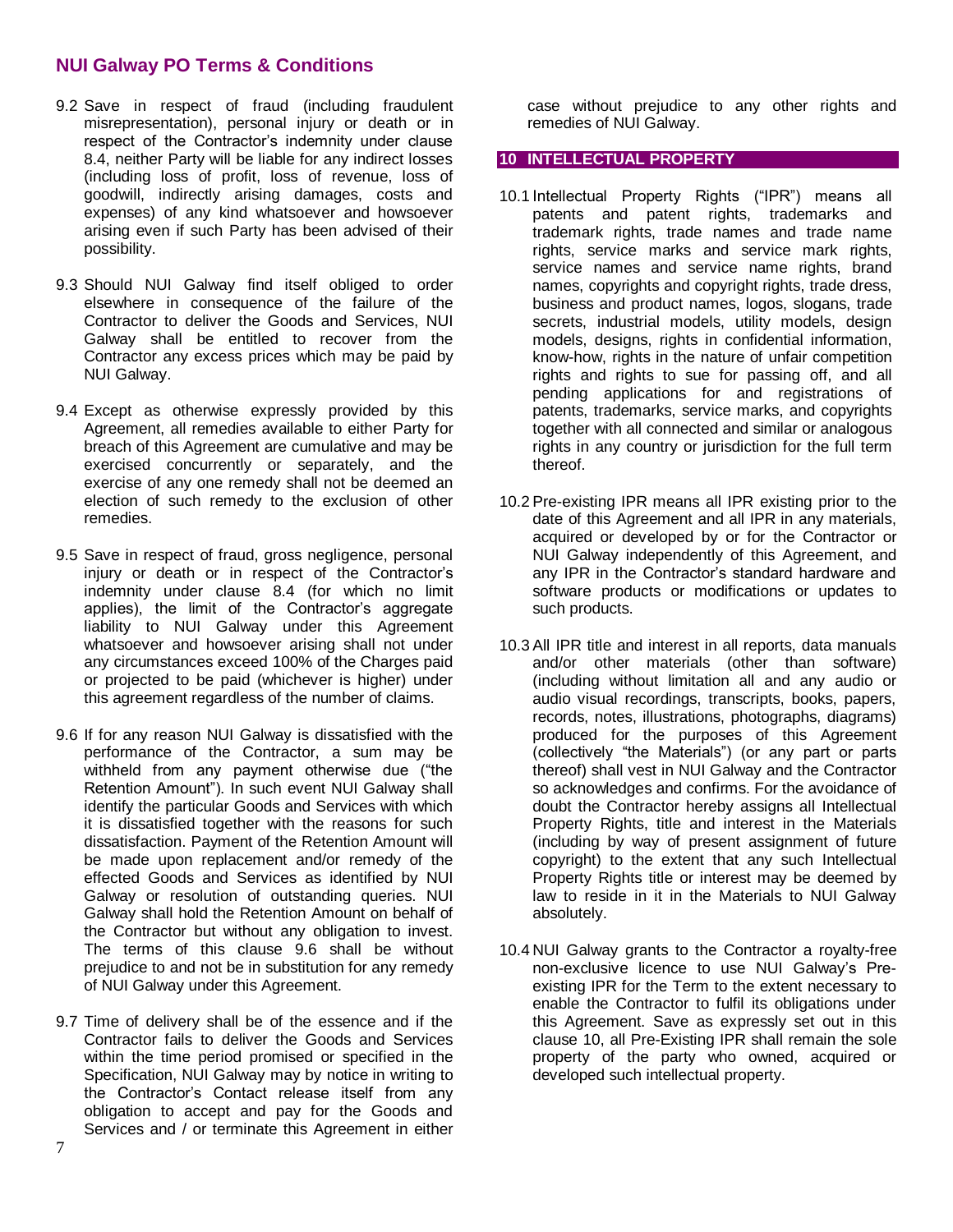- 10.5 The Contractor shall waive or procure a waiver of any moral rights subsisting in copyright produced under or in performance of this Agreement.
- 10.6 Nothing in this Agreement shall prohibit or be deemed to prohibit the Contractor from providing services similar to the Goods and Services to any party other than the Parties hereto. In no event shall the Contractor be precluded from independently developing for itself, or for others, materials which are competitive with, or similar to, the Goods and Services and to use its general knowledge, skills and experience, and any ideas, concepts, knowhow, formats, templates, methodologies and techniques that are acquired or used in the course of providing the Goods and Services.
- 10.7 The Contractor shall ensure that all and any necessary consents and/or licences for any software, instrument, modality or methodology are obtained and in place before use for the purposes of this Agreement (to include but not be limited to ensuring that NUI Galway shall be vested with all necessary rights so as to enable NUI Galway to enjoy the benefit of the Goods and Services for its business purposes). The Contractor hereby indemnifies NUI Galway and shall keep and hold NUI Galway harmless from and in respect of all and any losses (whether direct, indirect or consequential) liability, damages, claims, costs or expenses which arise by reason of any breach of third party Intellectual Property Rights in so far as any such rights are used for the purposes of this Agreement.
- 10.8 At the request of NUI Galway for and in respect of any such breach, the Contractor shall at its expense and option: (a) procure the necessary rights for NUI Galway to continue use; (b) replace the relevant Deliverable with a non-infringing equivalent; (c) replace the relevant Deliverable to make it noninfringing while giving equivalent performance; or (d) if the Contractor cannot obtain the remedies in (a), (b) or (c) above, it may direct the return of the Deliverable and refund to NUI Galway Charges paid for such Deliverable less a reasonable amount for NUI Galway's use of the Deliverable up to the time of return, provided such reasonable amount is due to the owner of the said Deliverable, together with all losses (whether direct, indirect or consequential) thereby accruing to NUI Galway as a result of the breach.
- 10.9 Upon the termination of this Agreement for whatever reason, the Contractor shall immediately deliver up to NUI Galway all the Materials prepared up to the date of termination. The provisions of this clause 10 will survive the expiration or termination of this Agreement for any reason.

### **11 CONFIDENTIALITY**

- 11.1 Each of the Parties to this Agreement agrees to hold confidential all information, documentation and other material received, provided or obtained arising from their participation in this Agreement ("Confidential Information") and shall not disclose same to any third party except:- (a) If its professional advisers are subject to the provisions of this clause 11; or (b) as may be required by law; or (c) as may be necessary to give effect to the terms of this Agreement subject to the provisions of this clause 11; or (d) in the case of NUI Galway by request of any person or body or authority whose request NUI Galway or persons associated with NUI Galway (including but not limited to the Legislature and/or the Executive and/or the Civil Service) considers it necessary or appropriate to so comply.
- 11.2 The Contractor undertakes to comply with all reasonable directions of NUI Galway with regard to the use and application of all and any of its Confidential Information and shall comply with a Confidentiality Agreement issued by NUI Galway to the Contractor.
- 11.3 The obligations in this clause 11 will not apply to any Confidential Information: (a) in the receiving Party's possession (with full right to disclose) before receiving it from the other Party; or (b) which is or becomes public knowledge other than by breach of this clause; or (c) is independently developed by the disclosing Party without access to or use of the Confidential Information; or (d) is lawfully received by the disclosing Party from a third party (with full right to disclose).
- 11.4 The Contractor acknowledges that the security of the State and its information is of paramount importance to NUI Galway. Accordingly, the Contractor confirms that it will, if requested by NUI Galway, from time to time, submit full personal details (including those of Subcontractors) who are assigned to provide the Goods and Services (or any part thereof) under this Agreement. The Contractor further acknowledges that checks may be carried out in relation to all such personnel by police authorities and the Contractor shall comply with all reasonable directions of NUI Galway arising therefrom.
- 11.5 In circumstances where NUI Galway is subject to the provisions of the Freedom of Information Act 2014 or the European Communities (Access to Information on the Environment) Regulations 2007 to 2014, then in the event of NUI Galway receiving a request for information related to this Agreement, NUI Galway may, but is not obliged to, consult with the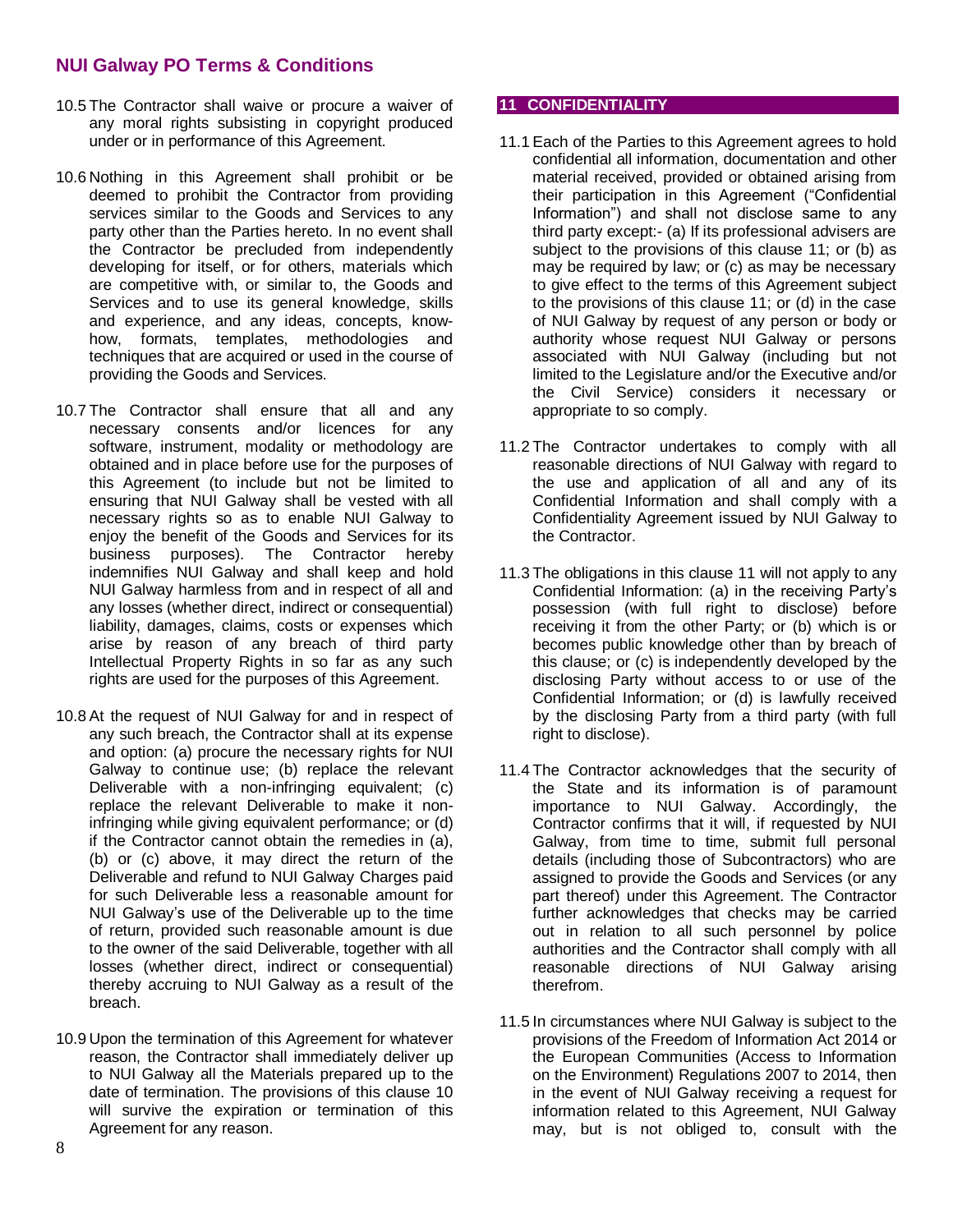Contractor in respect of the request. The Contractor shall be required to identify any information that is not to be disclosed on grounds of confidentiality or commercial sensitivity and shall state the reasons for this sensitivity within the Contractor's Proposal, or on commencement of the Agreement. NUI Galway may consult the Contractor about this confidential or commercially sensitive information before making a decision on any request received under the above legislation. NUI Galway accepts no liability whatsoever in respect of any information provided which is subsequently released (irrespective of notification) or in respect of any consequential damage suffered as a result of such obligations.

11.6 The terms of this clause 11 shall survive expiry, completion or termination for whatever reason of this Agreement.

## **12 DATA PROTECTION & SECURITY**

- 12.1 The Contractor shall comply with all applicable requirements of the Data Protection Laws.
- 12.2 The Parties acknowledge that for the purposes of the Data Protection Laws, NUI Galway is the Data Controller and the Contractor is the Data Processor in respect of Data which is Personal Data.
- 12.3 Without prejudice to the generality of clause 12.1, the Contractor shall, in relation to any Personal Data processed in connection with the performance by the Contractor of its obligations under this Agreement: (a) process that Personal Data only on the written instructions of NUI Galway; (b) ensure that it has in place appropriate technical and organisational measures, as may be reviewed and approved by NUI Galway, to protect against unauthorised or unlawful processing of Personal Data and against accidental loss or destruction of, or damage to, Personal Data, appropriate to the harm that might result from the unauthorised or unlawful processing or accidental loss, destruction or damage and the nature of the data to be protected, having regard to the state of technological development and the cost of implementing any measures (those measures may include, where appropriate, pseudonymising and encrypting Personal Data, ensuring confidentiality, integrity, availability and resilience of its systems and services, ensuring that availability of and access to Personal Data can be restored in a timely manner after an incident, and regularly assessing and evaluating the effectiveness of the technical and organisational measures adopted by it); (d) ensure that all personnel who have access to and/or process Personal Data are obliged to keep the Personal Data confidential; (e)

not transfer any Personal Data outside of the European Economic Area unless the prior written consent of NUI Galway has been obtained and the following conditions are fulfilled; (i) appropriate safeguards are in place in relation to the transfer, to ensure that Personal Data is adequately protected in accordance with Chapter V of Regulation 2016/679 ( General Data Protection Regulation); (ii) the data subject has enforceable rights and effective legal remedies; (iii) The Contractor complies with its obligations under the Data Protection Laws by providing an adequate level of protection to any Personal Data that is transferred; and (iv) The Contractor complies with reasonable instructions notified to it in advance by NUI Galway with respect to the processing of the Personal Data;

- 12.4 The Contractor shall promptly notify NUI Galway if it receives a Data Subject Access Request to have access to any Personal Data or any other complaint, correspondence, notice, request any order of the Court or request of any regulatory or government body relating to NUI Galway's obligations under the Data Protection Laws and provide full co-operation and assistance to NUI Galway in relation to any such complaint, order or request (including, without limitation, by allowing Data Subjects to have access to their data).
- 12.5 The Contractor shall without undue delay report in writing to NUI Galway any data compromise involving Personal Data, or any circumstances that could have resulted in unauthorised access to or disclosure of Personal Data.
- 12.6 The Contractor shall assist NUI Galway in ensuring compliance with its obligations under the Data Protection Laws with respect to security, Impact Assessments and consultations with supervisory authorities and regulators.
- 12.7 The Contractor shall amend, delete (and provide confirmation thereof) or return Personal Data and copies thereof to NUI Galway on termination of this Agreement unless the Contractor is required by the laws of any member of the European Union or by the laws of the European Union applicable to the Contractor to store the Personal Data.
- 12.8 The Contractor shall permit NUI Galway, the Office of the Data Protection Commission or other supervisory authority for data protection in Ireland, and/ or their nominee to conduct audits and or inspections of the Contractor's facilities, and to have access to all data protection, confidentiality and security procedures, data equipment, mechanisms, documentation, databases, archives, data storage devices, electronic communications and storage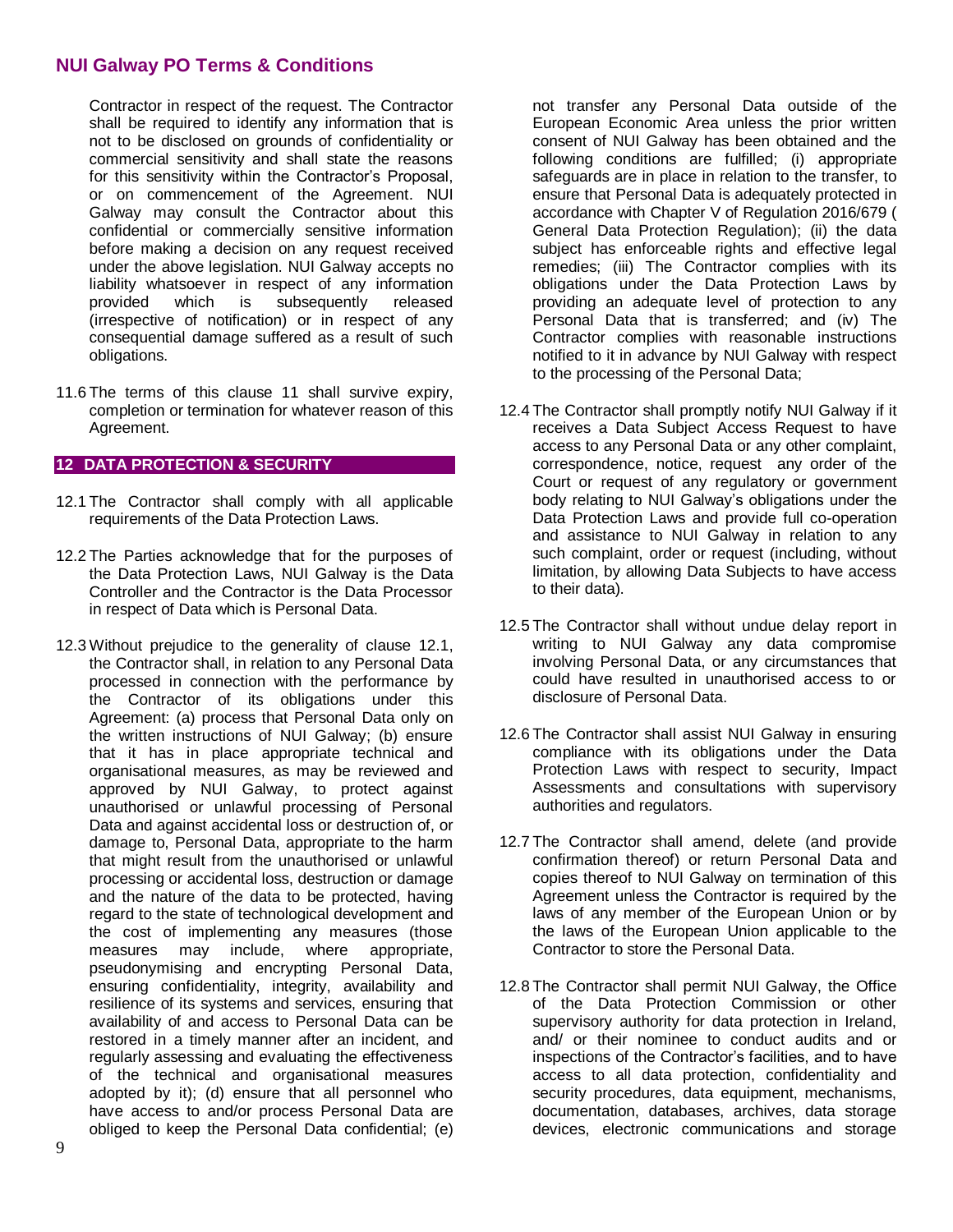systems used by the Contractor in any way for the provision of the Goods and Services. The Contractor shall comply with all reasonable directions of NUI Galway arising out of any such inspection, audit or review.

- 12.9 The Contractor shall fully comply with, and implement policies which are communicated or notified to the Contractor by NUI Galway from time to time.
- 12.10 The Contractor shall maintain complete and accurate records and information to demonstrate its compliance with this clause 12 and allow for inspections and contribute to any audits by NUI Galway or NUI Galway's designated auditor.
- 12.11 The Contractor shall:- (a) take all reasonable precautions to preserve the integrity of any Personal Data which it processes and to prevent any corruption or loss of such Personal Data; (b) ensure that a back-up copy of any and all such Personal Data is made at least daily and this copy is recorded on media from which the data can be reloaded if there is any corruption or loss of the data; and (c) in such an event and if attributable to any default by the Contractor or any Sub-contractor, promptly restore the Personal Data at its own expense or, at NUI Galway's option, reimburse NUI Galway for any reasonable expenses it incurs in having the Personal Data restored by a third party.
- 12.12 NUI Galway consents to the Contractor appointing third-party processor(s) of Personal Data under this Agreement if written permission is sought from and provided by NUI Galway in advance of such engagement. The Contractor confirms that it has entered or (as the case may be) shall enter into a written agreement incorporating terms which are substantially similar to those set out in this clause 12 as between NUI Galway and the Contractor, the Contractor shall remain fully liable for all acts or omissions of any third-party processor appointed by it pursuant to this clause 12.
- 12.13 Save for clauses 12.1, 12.2, 12.3 (d), and 12.4, all the obligations on the Contractor in this clause 12 relating to the processing of Personal Data shall apply to the processing of all Data.
- 12.14 The provisions of this clause 12 shall survive termination and or expiry of this Agreement for any reason.

## **13 FORCE MAJEURE**

- 13.1 A Force Majeure Event means an event or circumstance or combination of events and/or circumstances not within the reasonable control of the Affected Party (as defined in clause 13.2 below) which has the effect of delaying or preventing that Party from complying with its obligations under this Agreement including but not limited to acts of God, war, out-break of disease, insurrection, riot, civil disturbance, rebellion, acts of terrorism, government regulations, embargoes, explosions, fires, floods, tempests, or failures of supply of electrical power, or public telecommunications equipment or lines, excluding industrial action of whatever nature or cause (strikes, lockouts and similar) occurring at the Contractor (or Subcontractor or agent) places of business.
- 13.2 In the event of any failure, interruption or delay in the performance of either Party's obligations (or of any of them) resulting from any Force Majeure Event, that Party ("the Affected Party") shall promptly notify the other Party in writing specifying: (a) the nature of the Force Majeure Event; (b) the anticipated delay in the performance of obligations; (c) the action proposed to minimise the impact of the Force Majeure Event; and the Affected Party shall not be liable or have any responsibility of any kind for any loss or damage thereby incurred or suffered by the other Party, provided always that the Affected Party shall use all reasonable efforts to minimise the effects of the same and shall resume the performance of its obligations as soon as reasonably possible after the removal of the cause.
- 13.3 If the Force Majeure Event continues for 28 calendar days either Party may terminate at 14 days' notice.
- 13.4 In circumstances where the Contractor is the Affected Party, NUI Galway shall be relieved from any obligation to make payments under this Agreement save to the extent that payments are properly due and payable for obligations actually fulfilled by the Contractor in accordance with the terms and conditions of this Agreement.

## **14 TERMINATION**

14.1 This Agreement may be terminated by NUI Galway, without liability for compensation or damages, by serving one month's written notice to the Contractor. This Agreement may be terminated by the Contractor, without liability for compensation or damages, by serving six months' written notice to NUI Galway.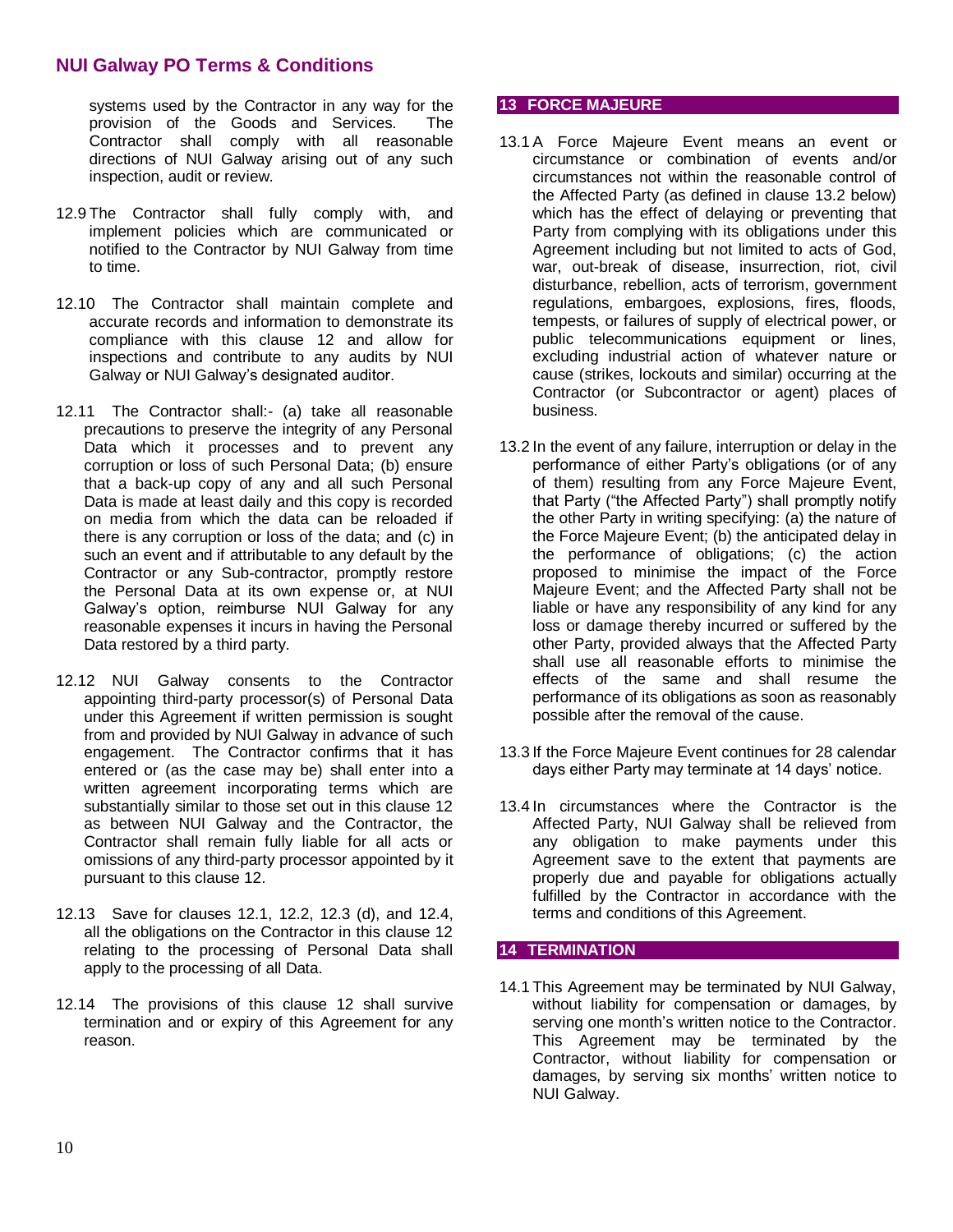- 14.2 Either Party shall have the right (in addition to its rights under clause 14.1 and any other rights which it has at law) to terminate this Agreement immediately and without liability for compensation or damages on the happening of any of the following: (a) if the other Party commits any serious breach or a series of breaches of any provision of this Agreement and fails to remedy such breach(es) (if the breach(es) are capable of remedy) within 30 days after receipt of a request in writing from the other Party; (b) if the other Party becomes insolvent, becomes bankrupt, enters into examinership, is wound up, commences winding up, has a receiving order made against it, makes any arrangement with its creditors generally or takes or suffers any similar action as a result of debt, or an event having an equivalent effect; (c) in circumstances where NUI Galway becomes aware of any conflict of interest on the part of the Contractor which cannot, in the opinion of NUI Galway, be removed by other means; and (d) in circumstances where NUI Galway becomes aware of any registrable interest on the part of the Contractor.
- 14.3 NUI Galway shall have the right, in addition to any other rights which it has at law, to terminate this Agreement immediately and without liability for compensation or damages in circumstances where NUI Galway becomes aware that any of the exclusion grounds set out in Clause 57 of S.I. No. 284/2016 - European Union (Award of Public Authority Contracts).
- 14.4 If requested by NUI Galway, the Contractor shall promptly furnish such anonymised information relating to the terms and conditions of the employment of all persons providing the Goods and Services as may be required by NUI Galway ("Employment Information"). The Contractor agrees that NUI Galway may release the Employment Information to third parties for the purposes of any procurement competition which relates to the provision of the goods, services, or software the subject matter of this Agreement upon expiry of the term or earlier termination of this Agreement for whatever cause.
- 14.5 Termination of this Agreement shall not affect any antecedent and accrued rights, obligations or liabilities of either Party, nor shall it affect any provision of this Agreement which is expressly or by implication intended to come into or continue in force on or after such termination.
- 14.6 Transfer of Undertakings Information: It is acknowledged and agreed that if, on the termination or expiry of all or part of this Agreement, the provision of some or all of the Goods and Services

are transferred to a new Contractor and such transfer constitutes a transfer of a business or undertaking within the meaning of the European Communities (Protection of Employees on Transfer of Undertakings) Regulations 2003 (as may be amended), then the Contractor shall comply with its obligations under the European Communities (Protection of Employees on Transfer of Undertakings) Regulations 2003, including but not limited to its information and consultation obligations under Regulation 8, and it shall immediately once notified in writing by NUI Galway to do so, provide the necessary information including all employee information and assistance to a new Contractor and/or NUI Galway to allow the new Contractor to comply with its obligations (including providing a list of persons considered to be Retransferring Employees).

## **15 CONTRACT MANAGMENT**

- 15.1 NUI Galway's Contact and the Contractor's Contact shall liaise on a regular basis to address any issues arising which may impact on the performance of this Agreement and to agree milestones, compliance schedules and operational protocols as required by NUI Galway from time to time. If requested in writing by NUI Galway, the Contractor shall meet formally with NUI Galway to report on progress and shall comply with all written directions of NUI Galway.
- 15.2 The Contractor agrees to: (a) liaise with and keep NUI Galway's Contact fully informed of any matter which might affect the observance and performance of the Contractor's obligations under this Agreement; (b) maintain such records and comply with such reporting arrangements and protocols as required by NUI Galway from time to time and: (c) comply with all reasonable directions of NUI Galway.
- 15.3 NUI Galway or its Authorised Representative may inspect the Contractor's premises, lands and facilities (or such part or parts thereof relating solely to this Agreement) with due access to relevant personnel and records upon reasonable notice in writing to ensure compliance with the terms of this Agreement. The Contractor shall comply with all reasonable directions of NUI Galway thereby arising.

## **16 DISPUTES**

- 16.1 In the event of any dispute arising out of or relating to this Agreement (the "Dispute"), the Parties shall first seek settlement of the Dispute as set out below.
- 16.2 The Dispute shall be referred as soon as practicable to one or more of the following persons, within the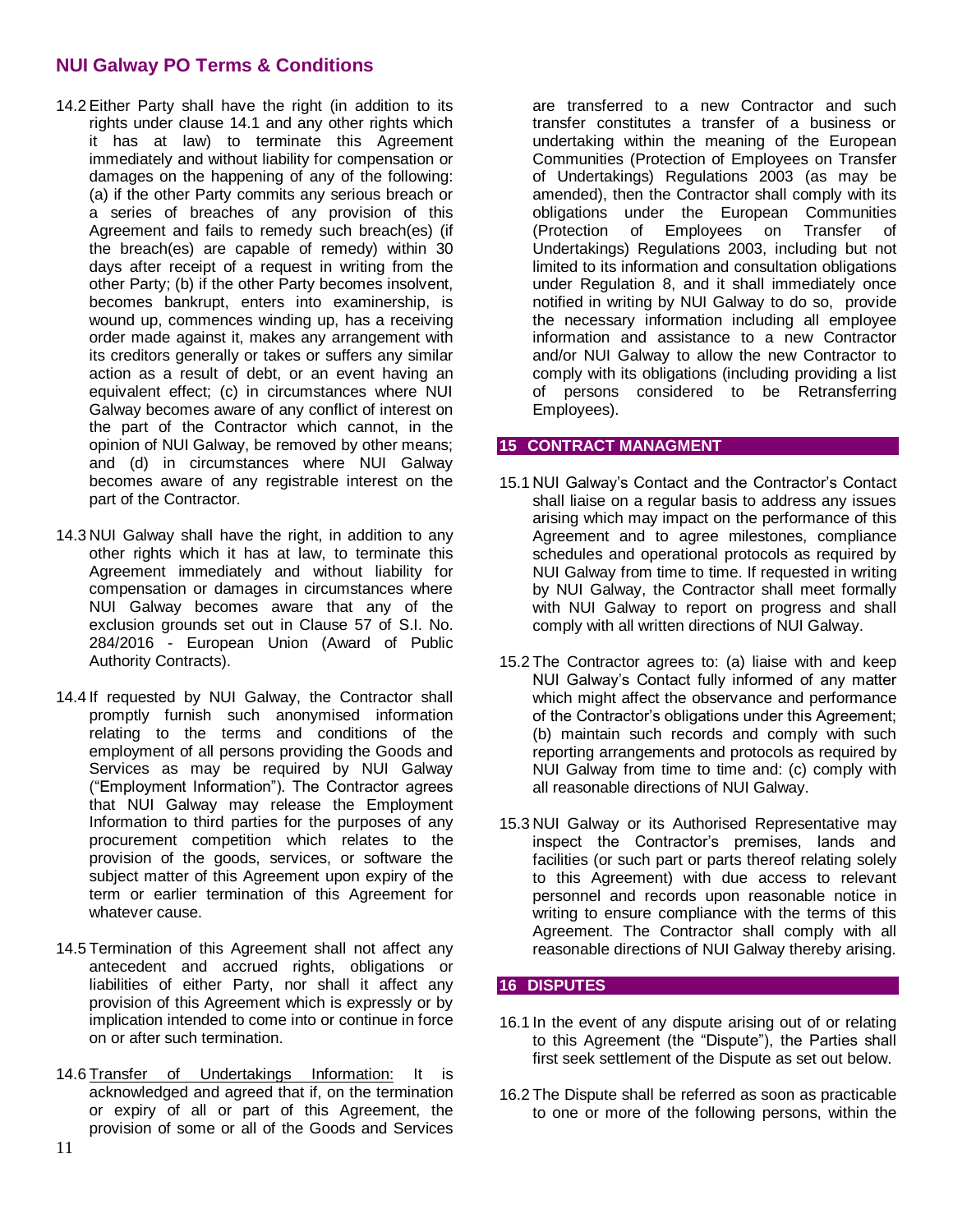Contractor: (a) the Contractor's Business Manager, Account Manager (or similar titled position); (b) the Contractor's senior management representative / director; (c) the Contractor's Contact; AND, within NUI Galway: to NUI Galway's Contact and to the Head of Procurement and Contracts at NUI Galway;

- 16.3 Each Party shall advise the other Party within 10 days of any alterations to their primary contacts (the Contractor's Contact, and NUI Galway's Contact).
- 16.4 If the Dispute has not been resolved within fifteen (15) business days (or such longer period as may be agreed in writing by the Parties) of being referred to the relevant persons outlined in Clause 16.2, then either Party may refer the Dispute to an independent mediator, the identity of whom shall be agreed in advance by the Parties.
- 16.5 If the Parties are unable to agree on a mediator or if the mediator agreed upon is unable or unwilling to act, either Party may within twenty-one (21) days from the date of the proposal to appoint a Mediator or within twenty-one (21) days of notice to either Party that the mediator is unable to act, apply to the Centre for Effective Dispute Resolution (CEDR) in Ireland to appoint a mediator.
- 16.6 Any submissions made to and discussions involving the mediator, of whatever nature, shall be treated in strict confidence and without prejudice to the rights and/or liabilities of the Parties in any legal proceedings and, for the avoidance of doubt, are agreed to be without prejudice and legally privileged. The Parties shall make written submissions to the mediator within ten (10) business days of his/her appointment.
- 16.7 The Parties shall share equally the cost of the mediator. The costs of all experts and any other third parties who, at the request of any Party, shall have been instructed in the mediation, shall be for the sole account of, and shall be discharged by that Party.
- 16.8 For the avoidance of doubt, the obligations of the Parties under this Agreement shall not cease, be suspended or be delayed by the reference of a dispute to mediation. The Contractor shall comply fully with the requirements of the Agreement at all times.

### **17 GOVERNING LAW AND JURISDICTION**

17.1 This Agreement shall in all aspects be governed by and construed in accordance with the laws of Ireland and the Parties hereby agree that the courts of Ireland have exclusive jurisdiction to hear and determine any disputes arising out of or in connection with this Agreement.

## **18 NOTICES**

- 18.1 Any notice or other written communication to be given to the Contractor under this Agreement shall either be delivered personally, or sent by registered post or email, to one or more of the following persons, within the Contractor: (a) the Contractor's Business Manager, Account Manager (or similar titled position); (b) the Contractor's senior management representative / director; (c) the Contractor's Contact;
- 18.2 Any notice or other written communication to be given to NUI Galway, other than those relating to disputes (which must be delivered both to NUI Galway's Contact and to the Head of Procurement and Contracts at NUI Galway), under this Agreement must either be delivered personally, or sent by registered post or email, to NUI Galway's Contact;
- 18.3 All notices shall be deemed to have been served as follows: (a) if personally delivered, at the time of delivery; or (b) if posted by registered post, at the time of delivery confirmed by the relevant postal service; or (c) if communicated by email, on the next working day following transmission.

#### **19 ASSIGNMENT AND SUBCONTRACTING**

- 19.1 Subject to a Party's obligations at law, any assignment to a third party or other transfer of a Party's rights or obligations under this Agreement (the "Assignment") requires the prior written consent of the other Party. Prior to any such Assignment, the assignee will be obliged to sign an undertaking to comply with all obligations under this Agreement. Any attempted Assignment not complied with in the manner prescribed herein shall be null and void.
- 19.2 Subject to a Party's obligations at law, any subcontract of a Party's rights or obligations under this Agreement requires the prior written consent of the other Party, such consent not to be unreasonably withheld or delayed. Any attempted subcontract not complied with in the manner prescribed herein shall be null and void.

#### **20 ENTIRE AGREEMENT**

20.1 This Agreement constitutes the entire agreement and understanding of the Parties, and any and all other previous agreements, arrangements and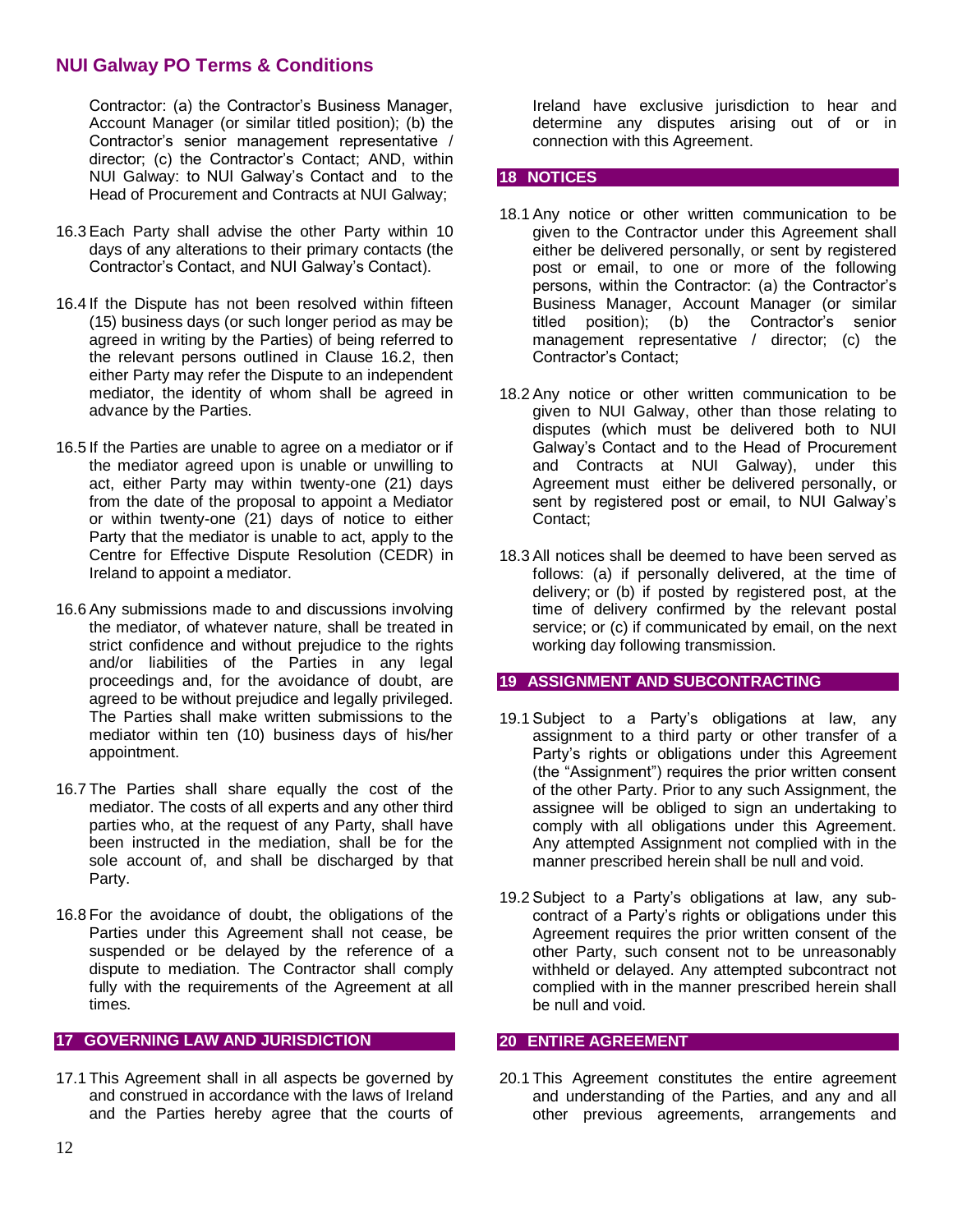understandings (whether written or oral) between the Parties with regard to the subject matter of this Agreement (save where fraudulently made) are hereby excluded.

### **21 SEVERABILITY**

21.1 If any term or provision herein is found to be illegal or unenforceable for any reason, then such term or provision shall be deemed severed and all other terms and provisions shall remain in full force and effect.

### **22 WAIVER**

22.1 No failure or delay by either Party to exercise any right, power or remedy shall operate as a waiver of it, nor shall any partial exercise preclude further exercise of same or some other right, power or remedy.

### **23 NON-EXCLUSIVITY**

23.1 Nothing in this Agreement shall preclude NUI Galway from purchasing Goods and Services from a third party at any time during the term of the Agreement.

#### **24 MEDIA**

24.1 No media releases, public announcements or public disclosures relating to this Agreement or its subject matter, including but not limited to promotional or marketing material, shall be made by the Contractor without the prior written consent of NUI Galway.

#### **25 CONFLICTS, REGISTRABLE INTERESTS AND CORRUPT GIFTS**

- 25.1 The Contractor confirms that it has carried out a conflicts of interest check and is satisfied that neither it nor any Subcontractor nor agent as the case may be has any conflicts in relation to the Goods and Services and its obligations undertaken under this Agreement. The Contractor hereby undertakes to notify NUI Galway immediately should any conflict or potential conflict of interest come to its attention during the term of this Agreement and to comply with NUI Galway's directions in respect thereof. In the event of such notification, NUI Galway shall have the right (in addition to any other rights which it has at law) to terminate this Agreement immediately and without liability for compensation or damages.
- 25.2 Any registrable interest involving the Contractor (and any Subcontractor or agent as the case may be) and NUI Galway, the Ceann Comhairle (Speaker), or any

member of the Government, or any member of the Oireachtas, or their relatives must be fully disclosed to NUI Galway immediately upon such information becoming known to the Contractor (Subcontractor or agent as the case may be) and the Contractor shall comply with NUI Galway's directions in respect thereof, to the satisfaction of NUI Galway. In the event of such disclosure, NUI Galway shall have the right (in addition to any other rights which it has at law) to terminate this Agreement immediately and without liability for compensation or damages. The terms "registrable interest" and "relative" shall be interpreted as per section 2 of the Ethics in Public Office Act, 1995 (as amended) a copy of which is available on request.

25.3 The Contractor shall not offer or agree to give any public servant or civil servant any gift or consideration or commission of any kind as an inducement or reward for doing or forbearing to do or for having done or forborne to do any action in relation to the obtaining or execution of this or any other public contract. Any breach of this clause 25.3 or the commission of any offence by the Contractor, any Subcontractor, agent or employee under the Criminal Justice (Corruption Offences) Act 2018 shall entitle NUI Galway to terminate this Agreement immediately and without liability for compensation or damages and to recover the amount of any loss resulting from such cancellation, including but not limited to recovery from the Contractor of the amount or value of any such gift, consideration or commission.

#### **26 ACCESS TO PREMISES**

- 26.1 Any of NUI Galway's premises made available from time to time to the Contractor by NUI Galway in connection with this Agreement, shall be made available to the Contractor on a non-exclusive licence basis and shall be used by the Contractor solely for the purpose of performing its obligations under this Agreement. The Contractor shall have use of such premises as licensee and shall vacate the same on completion, termination or abandonment of this Agreement.
- 26.2 The Contractor shall upon reasonable notice by NUI Galway, and within a maximum of five working days, allow NUI Galway access to its premises (including the premises of any Subcontractor or agent) where the Goods and Services are being performed for NUI Galway under this Agreement.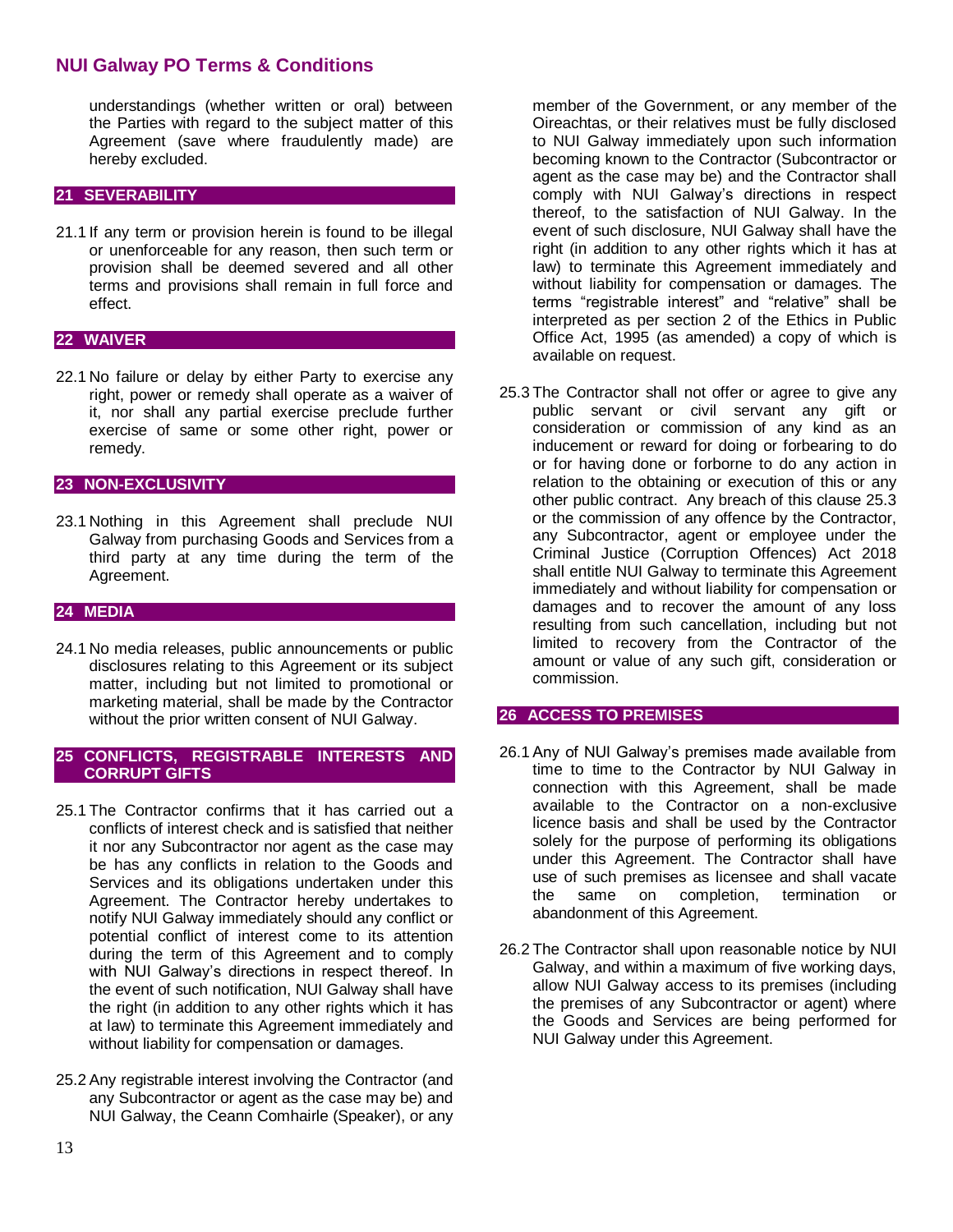## **27 EQUIPMENT**

- 27.1 The Contractor shall provide all equipment and materials necessary for the provision of the Goods and Services ("Equipment").
- 27.2 All Equipment brought onto NUI Galway's premises shall be at the Contractor's own risk and NUI Galway shall have no liability for any loss of, caused by or damage to any Equipment. The Contractor shall provide for the haulage or carriage thereof to NUI Galway's premises and the removal of Equipment when no longer required at its sole cost. Unless otherwise agreed, Equipment brought onto the premises will remain the property of the **Contractor**
- 27.3 The Contractor shall maintain and store all items of Equipment within NUI Galway's premises in a safe, serviceable and clean condition.
- 27.4 The Contractor shall, at NUI Galway's written request, at its own expense and as soon as reasonably practicable, within a maximum of five working days: (a) remove from NUI Galway's premises any Equipment which in the reasonable opinion of NUI Galway is either hazardous, noxious or not in accordance with this Agreement; and (b) replace such item with a suitable substitute item of Equipment.
- 27.5 On completion of the supply of the Goods and Services the Contractor shall remove the Equipment used by the Contractor to supply the Goods and Services and shall leave NUI Galway's premises in a clean, safe and tidy condition. The Contractor is solely responsible for making good any damage to NUI Galway's premises or any objects contained thereon, other than fair wear and tear, which is caused by the Contractor or any of its employees or Subcontractors.

#### **28 NON-SOLICITATION**

28.1 For the term of this Agreement and for a period of 12 months thereafter (and save in respect of publicly advertised posts) neither NUI Galway nor the Contractor shall employ or offer employment to any of the other Party's employees without that other Party's prior written consent.

#### **29 CHANGE CONTROL PROCEDURE**

29.1 At any time during the term of this Agreement, either Party may propose a change or changes to any part or parts of this Agreement.

- 29.2 The change control procedures set out in this clause 29 will apply to all changes irrespective of whether the Contractor or NUI Galway proposes the change.
- 29.3 A change control notice ("Change Control Notice") shall be prepared for all change requests. The Change Control Notice will provide an outline description of the change requested, the rationale for the change, the effect that the change will have on the supply of the Goods and Services (where known) and an estimate of the effort and cost required to prepare an impact assessment ("Impact Assessment").
- 29.4 All Change Control Notices proposing changes to this Agreement must be submitted for review to the other Party's Contact.
- 29.5 The Parties must indicate their acceptance or rejection of the change control request and/or Impact Assessment within a reasonable timeframe, subject to a maximum of twenty (20) calendar days or such other period agreed between the Parties.
- 29.6 In the event that either Party rejects the Impact Assessment, the change(s) shall not take place and the Parties shall continue to perform their obligations under this Agreement.
- 29.7 The Contractor and NUI Galway will agree a reasonable charge in advance for investigating each proposed variation and preparing each estimate, whether or not the variation is implemented. If NUI Galway's request for any variation is subsequently withdrawn but results in a delay in the supply of the Goods and Services then the Contractor will not be liable for such delay and will be entitled to an extension of time equal to not less than the period of the delay.

#### **30 KEY PERSONNEL**

30.1 The Contractor undertakes and acknowledges that it is responsible for ensuring that all key personnel, (including employees, agents, independent consultants, etc. used by the Contractor for the supply and performance of the Goods and Services) as agreed with NUI Galway or otherwise proposed or assigned by it to supply the Goods and Services (the "Key Personnel") shall be available for the term of this Agreement. The Contractor acknowledges that the Key Personnel are essential to the proper provision of the supply of the Goods and Services to NUI Galway. In the event that any of the Key Personnel assigned by the Contractor to supply the Goods and Services under this Agreement becomes unable to provide the Goods and Services for